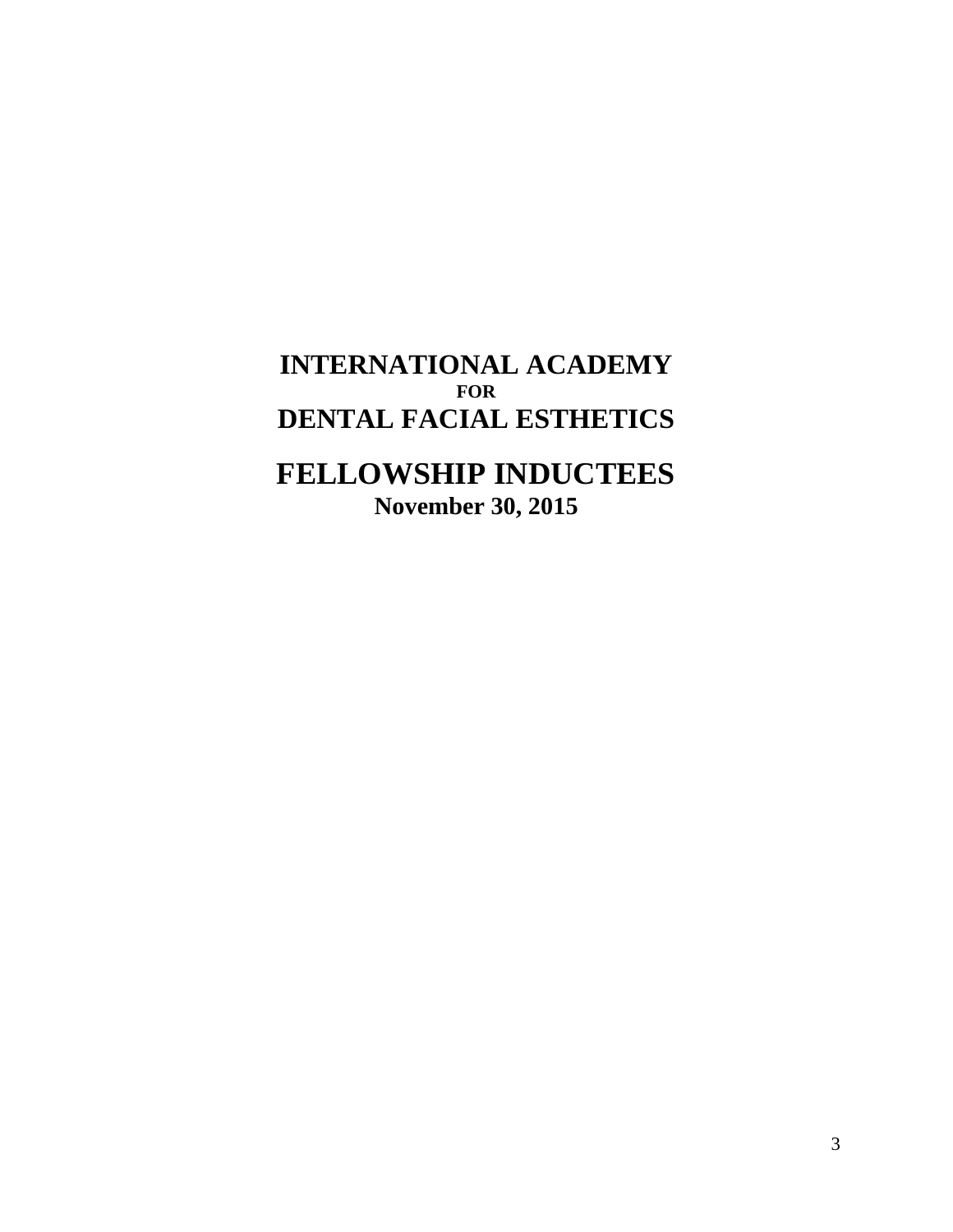### **INTERNATIONAL ACADEMY FOR DENTAL-FACIAL ESTHETICS FELLOWSHIP INDUCTEES NOVEMBER 30, 2015**

#### **Marco Antonio Abanto Roman BSc, DDS, MSc, FICD, FPFA**

Faculty, Universidad de San Martin de Porres, Lima, Peru Fellow, International College of Dentists Fellow, Pierre Fauchard Academy

#### **Glenn Abrahmsohn LDSRCS, MDS, MB, BS, FDSRCS, F IMN, FDS**

Head of Dental Clinic, Royal Prince Alfred Hospital, Sydney, Australia Key Biscayne Humanitarian Award of the Year 2009 Holder of patents fir Pain Relief without numbness and topical anti-microbial therapy

#### **Michael Daniel Adams**

CEO, Managing Director, Wet Global Limited, Wet Engineering Limited Founder, Pure Ionic Water

#### **Andrew P. Agnini BS, DDS**

General Practice Residency, VA hospital, Baltimore Mini Residency in IV conscious sedation, University of Alabama, Birmingham Team dentist, Detroit Tigers

#### **Rana Al-Falaki BDS, MFDS, MClinDent, MRD**

Lecturer and researcher, University of London Founder, Global Periodontal Laser User Society Lecturer, Genoa University Laser MSc Program

#### **Bader K. Alzarea BDS, MDSc (Prosth F&R), GBOI**

Dean, College of Dentistry, Al Jouf University Assistant Professor, Prosthetic Dentistry, College of Dentistry, Al Jouf University Chamber of Commerce and Industry, Gurrayat, Saudi Arabia

#### **Oana Elena Amza DDS, MSc, PhD**

Assistant Professor, Carol Davila University of Medicine and Pharmacy, Bucharest, Romania Endodontist, Theodorescu Oral and Maxillofacial Surgery Hospital, Bucharest, Romania Valedictorian of Dental/Medical class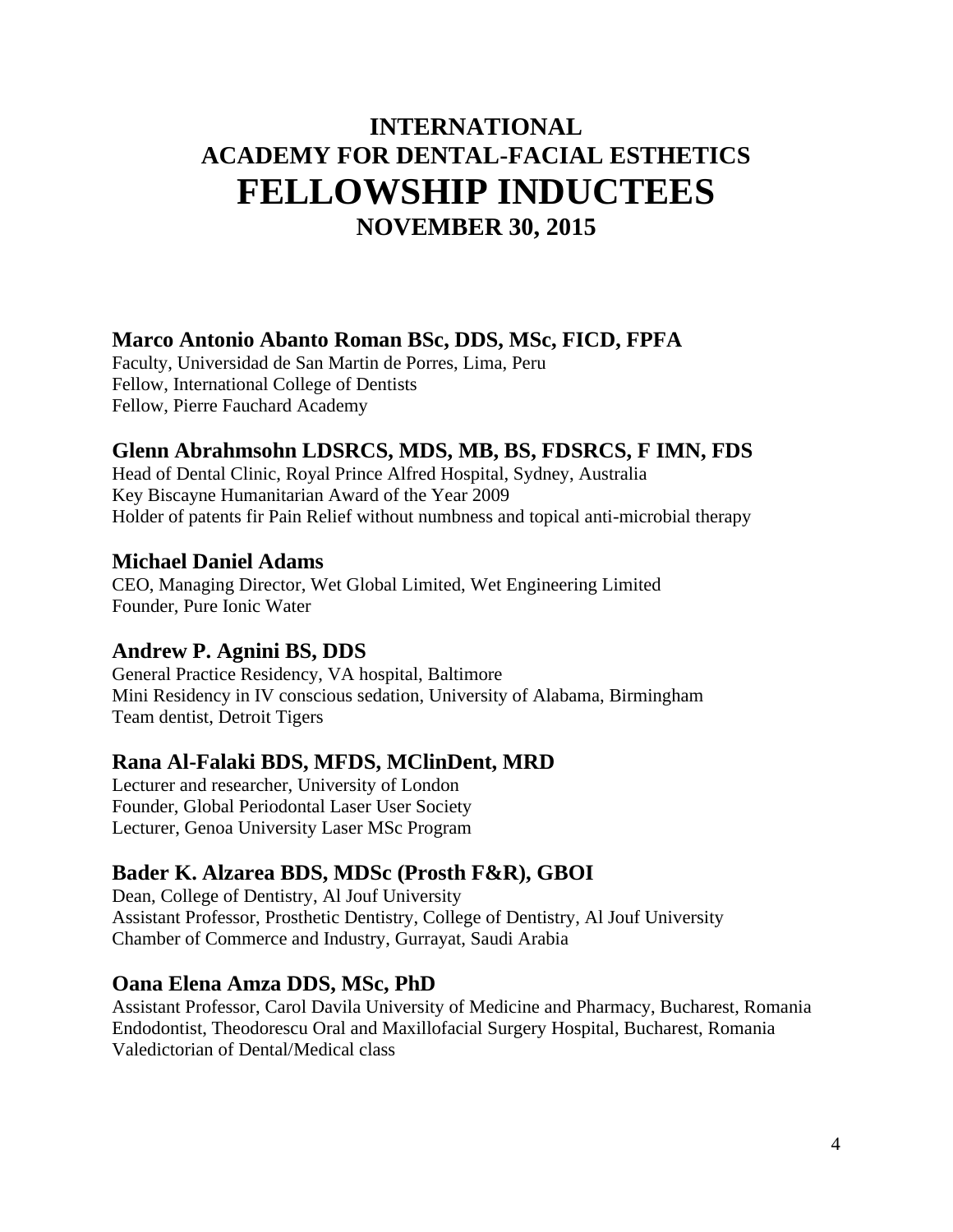#### **Charilaos Asikis DDS, MSc (Prosth)**

Clinical Assistant Professor, Henry M. Goldman School of Dental Medicine, Boston University Visiting Lecturer, New York University and NIMTS Hospital, Athens, Greece Volunteer, Special Olympics, Special Smiles, Harvard University

#### **Jorge Luis Becquer BSc, DDS, MSc**

Dean, 10 de Octubre Dental School, Medical School of Havana, Cuba Vice President, Cuban Dentists Association Co-director, Educational Program, Cuban Council of Churches

#### **Gary Berson BA, DDS, PDoc Implants Program, FICOI**

Hospital appointment at the Catskill Regional Medical Center Vice president, Prince Street Dental Club Vice president, Monticello School Board

#### **Mario Bessette DEC, DMD**

Professional Services Director at a CLSC Dental Advisor at Clinique ATM, Montreal Member, IAO, ICOA, IDI, ICC MO

#### **Kelvin Bird BSc,DMD**

President, Jamaica Association of Dental Surgery Students Member, Jamaica Association of Public Sector Dentistry President, Port Royal Football Association

#### **Michael Buckner BSc, MBA**

Business Development Executive, Dental Market, for Solutionreach Developer of methodology and practical applications for patient engagement and education Provider, communication platform to enhance practice-patient relationships

#### **Giussepe Cicero DDS, MSc**

Director, research projects on dental pulp stem cells at Universita Tor Vegata, Rome Italy Currently researching dental pulp stem cells and bone regeneration at New York University Volunteer dentist, SOS Village for orphan children, Rome, Italy

#### **Alan Coopersmith BSc, DDS, FAGD, FADI, FICD, FCARD, FACD**

Residency, Albert Einstein Medical Center, licensed in Quebec and Massachussetts Lecturer, McGill University Chairman "Y" Community Country Camp

#### **Rami El Assal DDS, CCID, CACT, CRTM, FPRM**

Post-Doctoral Research Fellow, Canary Center for Early Cancer Detection, Stanford University Clinical Instructor, Ajman University of Science and Technology, School of Dentistry Editorial Boards: J of Dentistry, EC Dental Science, Int J of Orthopaedics, and more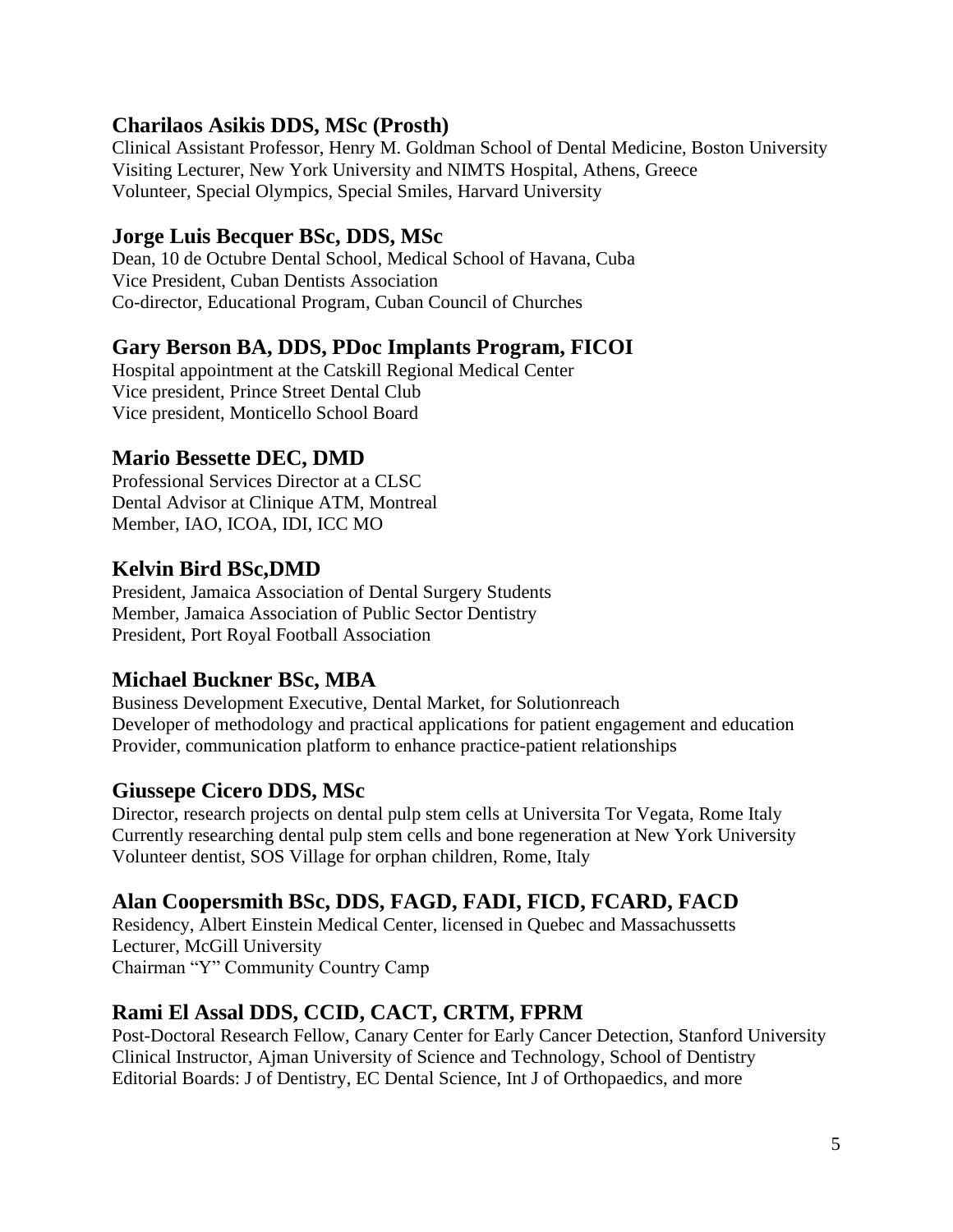#### **Shareif Elhoufy BDS, ADC, MRACDS**

Australian Dental Council Certificate EODO Orthodontic Residency with Regent Derek Mahony Private practice, Canberra, Australia

#### **Patricia Escobar BSc, DDS, MSc**

Professor, Instituto de Educacion Continua en Odontologia, Asuncion, Paraguay Professor and Course Director, Endodontics, Instituto de Educación Continua en Odontología Editor, Paraguay Oral Reserach

#### **Ahmed Fadl BDS, MSc, MSc, COI**

Periodontology Consultant, Sudan Medical Council President, Sudanese Oral Implantology Association Masters in both Periodontology (Khartoum) and Oral Surgery (Donau)

#### **Michael Feldman BA, DMD, FICD**

Chief of Endodontic Training, Nassau University Medical Center Attending, Winthrop University Medical Center and Lutheran/NYU Medical Center Philanthropy Award, United Jewish Appeal

#### **Chiann Fan Gibson BA, DMD**

Vice President, Accredited Member, American Academy of Cosmetic Dentistry Official Dentist, Chicago Bears Pre-Game Show, WNID 560AM Author, Dental Clinics of North America, Surgically Facilitated Orthodontic Therapy

#### **Mauricio González Balut BS, DDS, MS, FICD**

President, Asociación Mexicana de Ortodoncia, Colegio de Ortodontistas Professor, Universidad Nacional Autonoma de Mexico and 7 other Mexican Dental Schools Developer, Pro-Torque Bracket

#### **Jack Griffin BS, DMD, MAGD, Dipl. ABAD**

Clinical Director, Pacific Aesthetic Continuum Accredited, American Academy of Cosmetic Dentistry Diplomate, American Board of Aesthetic Dentistry

#### **Viviane Haber DDS**

Assistant Professor and Course Director, Loma Linda University Restorative Dentistry Examiner and Expert Consultant, Dental Board of California Board of Directors, American Academy of Cosmetic Dentistry

#### **Mirela Ileana Herman BSc, BDS**

General Practice plus Full Face Orthodontics in Sydney, Australia Miniresidency in Orthodontics and Orthopaedics with Regent Derek Mahony Currently integrating 3D cone beam x-ray diagnostics with implant design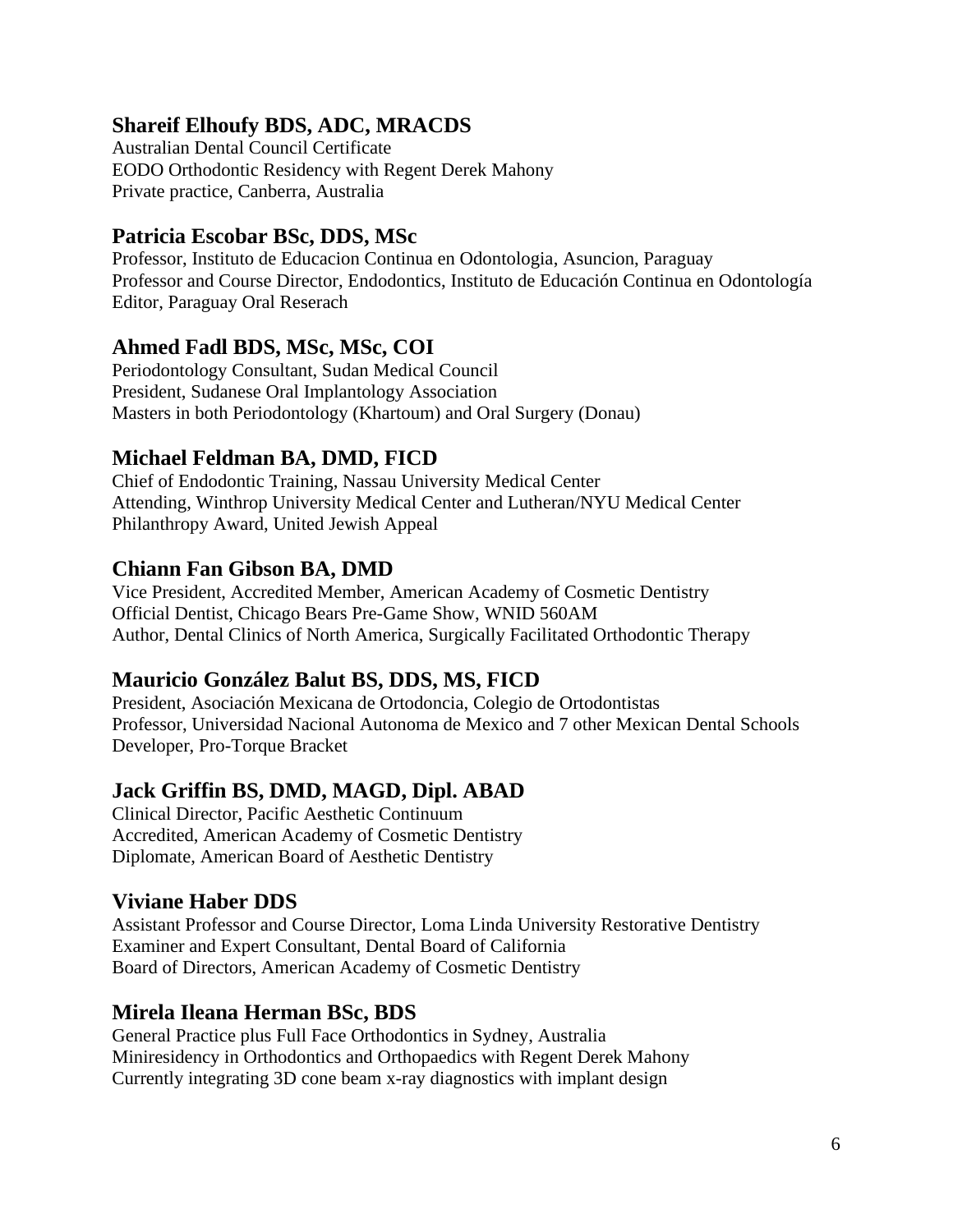#### **Su Yin Htun BDS, MDSc, FIAOMS**

Fellowship in Craniomaxillofacial Surgery and Cleft Lip and Palate Surgery Associate Professor, Head, Dept of Oral and Maxillofacial Surgery, U of Technology, Jamaica. Consultant, Oral and Maxillofacial Surgeon, Faciomaxillary Kingston Public Hospital

#### **Perry E. Jones BS, DDS, MAGD, FAGD**

Associate Professor, General Dentistry and Oral Maxillofacial Surgery Director, Continuing Education and Faculty Development, Virginia Commonwealth University Director, VCU Jamaica Project (Long Pond Clinic)

#### **Ashish Kakar BDS, MSc, PG, FICOI, DICOI, FICD**

Visiting Professor of Periodontics, Yenepoya University, Mangalore, India Adjuct Assistnt Professor, Rutgers School of Dental Medicine Senior Consultant, Indraprastha Apollo Hospital, New Delhi, India

#### **Luis Kaver DDS, PPED, AAAHC, PhD (Hon)**

Costa Rica President for SOLA (Seminarios Odontologicos Latinoamericanos) Costa Rica President for AIOI (Academia Integral de Odontologia Integral) Official Dentist, Miss Costa Rica Pageant

#### **Neeraj Khanna BSc, DDS**

Residency, Eastman/University of Rochester School of Dental Medicine Faculty, Dawson Academy Lecturer, University of Detroit Mercy

#### **Thin Khin BSc, BDS**

Lecturer, College of Oral Health Sciences, DMD Program, UTech Jamaica Chief Dental Surgeon, Lions Club Jamaica Distinguished Dental Surgeon, Sitagu Hospital, Yangon, Mynamar

#### **Andrew Koenigsberg BSc, DDS, Cert. GPR, Cert. Prosth, FICOI**

First office in the world to integrate intra-oral digital scanning and a digital lab Key Opinion Leader and Beta Tester for numerous dental companies Co-chair, UJA Dental Division

#### **Angelo Lazaris BDS, MSc**

Masters Degree in Aesthetic Dentistry, King's College London, United Kingdom Clinical Educator, King's College London, United Kingdom Platinum Patron, Sydney Children's Hospital Foundation

#### **Marc Lemchen DMD, Cert Ortho, FACD**

Clinical Assistant Professor, Dental and Oral Surgery, Cornell University Medical College Co-Chief of Orthodontics, Lenox Hill Hospital, New York Founder and Chairman, Dolphin Imaging Systems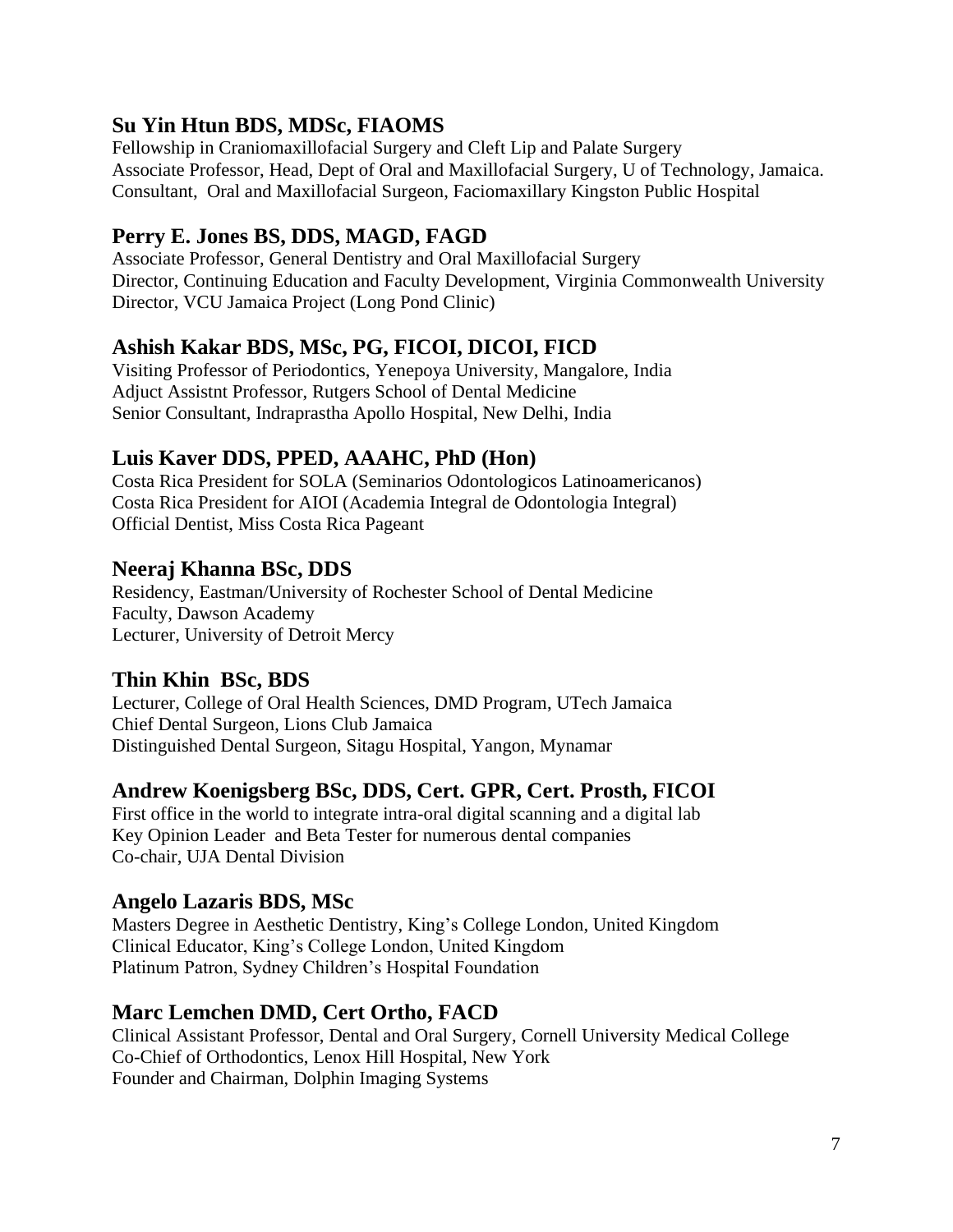#### **Henriette Lerner DDS, MS, DICOI**

Associate Professor, Popa University, Iasi, Romania Director, HL Academy and Seattle Study Club, Baden Baden, Germany Coordinator, Restorative and Prosthetic Council, Digital Dentistry Society

#### **Patrick S. C. Loke BSc, MBA**

Managing Director, Shofu Dental Asia-Pacific Pte Ltd Member, International Board of Directors, Shofu Inc. Past president, Singapore Dental Trade Association and Asia-Pacific Dental Industry Association

#### **John Lynch BDS, MSc, FBARD**

Masters of Science in Conservative Dentistry Fellow, British Academy of Restorative Dentistry Special interest in Maryland Bridges, including multiple fixed and cantilevered cases

#### **Terry Mah DDS**

Staff Appointment, Alberta Health Services Health Month Coordinator, Alberta Dental Association Board of Directors, Alberta Dental Society

#### **Eugene Marais BChD, BDS, MSc, FMII, FICOI, DICOI**

Adjunct Professor, University of Alabama Clinical director, BIOHORIZONS Designer, EASY EM Implant System (Biomer)

#### **Edward Marill BA**

International Sales Manager, AirTechniques Past National Sales Manager, Ortho Organizers Past vice president, Sales and Business Development, Dentsply GAC

#### **Vasiliki Maseli DDS, MSc, Cert Implantology, FADEA**

Assistant Clinical Professor, University of New England, College of Dental Medicine Course Director, Clinical Dentistry, University of New England, College of Dental Medicine Editorial Reviewer, Quintessence International

#### **Paola Ochoa DDS, Dipl. Occlusion and Oral Rehabilitation Oral**

Chair, Organizing Committee, Noveno Congreso Internacional de Rehabilitación Oral Recipient, Premio Academia de Estomatología del Perú Director, Infinity Advanced Dental Learning, Lima, Peru

#### **John David Oliver BS**

Consultant, Ceatus Media Group, for digital dental marketing, branding, and advertising Regional Sales Manager, Future Health Software Director of Sales and Marketing, eMediaNode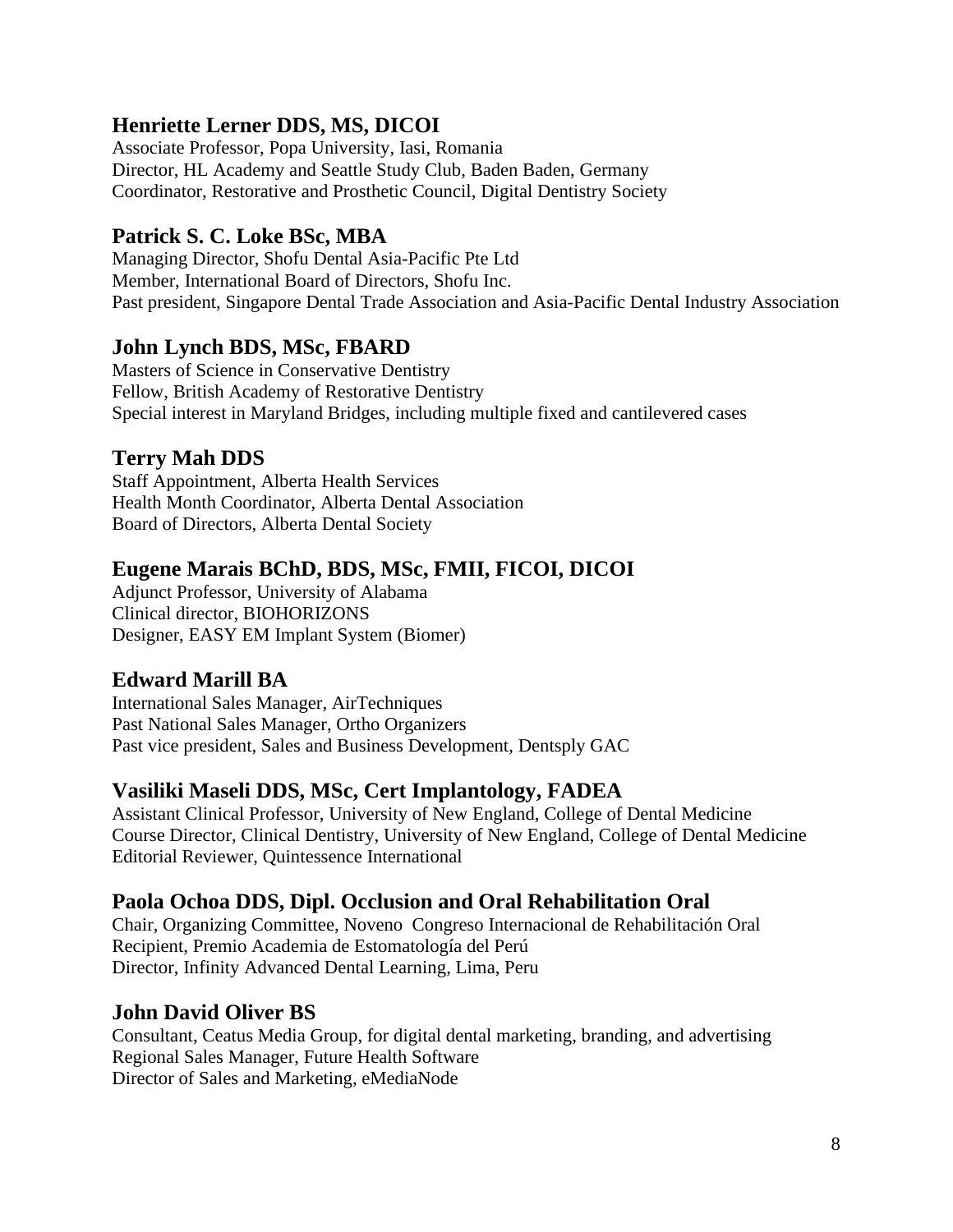#### **Mohamed Omar HSC, BDS, Dip. Implants, FRACDS, MFDS RCS**

Visiting Resident, Maxillo-Facial Department, Ain Shams University, Cairo, Egypt Fellow, Royal College of Surgeons, Edinburgh Clinical practice at Fletcher Dental Care

#### **Cohan Ananda Rajan BDS, MSc, FALD (Genoa), FICOI, FWCLI**

Masters of Science in Gerodontology Fellowship of Laser Dentistry, University of Genoa Director, Keeling House Community Organization

#### **Robert Rosenfeld BA (cum laude), DDS**

Residency, Long Island Jewish Medical Center Attending, Hackensack University Medical Center Clinical Instructor, Nash Institute for Dental Studies in Charlotte, North Carolina

#### **M. Javeed Rouf BSc, BDS, MSc**

Residency, Karnataka Dental College and Hospital Senior Lecturer, Orthodontics BPP University, London, United Kingdom Member, International Association of Orthodontics

#### **Daniel S. Rubinshtein BS, DDS**

Residency, Yale New Haven Hospital Student Body President, New York University College of Dentistry Aesthetic Honors at New York University College of Dentistry

#### **Moh'd Ghazi Sghaireen BDS, MSc**

Professor and Head of Prosthodontic Department, Aljouf University, Sakaka, Saudi Arabia Consultant Prosthodontist and Implantologist, BMC Dental Hospital Editor-in-Chief of IJADMS [\(www.ijadms.com\)](http://www.ijadms.com/)

#### **Manjit Singh BSc, BDS, MDS,FACD, FICD, FPFA**

Board of Governors, Maulana Azad Institute of Dental Sciences, New Delhi, India Faculty Head, Orthodontics, IDRR President, Delhi Dental Council

#### **Todd Snyder DDS**

Associate Director, UCLA Esthetic and Contemporary Restorative Dentistry Program Accredited, American Academy of Cosmetic Dentistry Founder and President, Miles To Smiles

#### **Yuen To So BDS**

Lecturer, Prince Philip University, Hong Kong Clinical Supervisor in Restorative and Prosthodontics, University of Sydney President, Chinese Society, Bristol, United Kingdom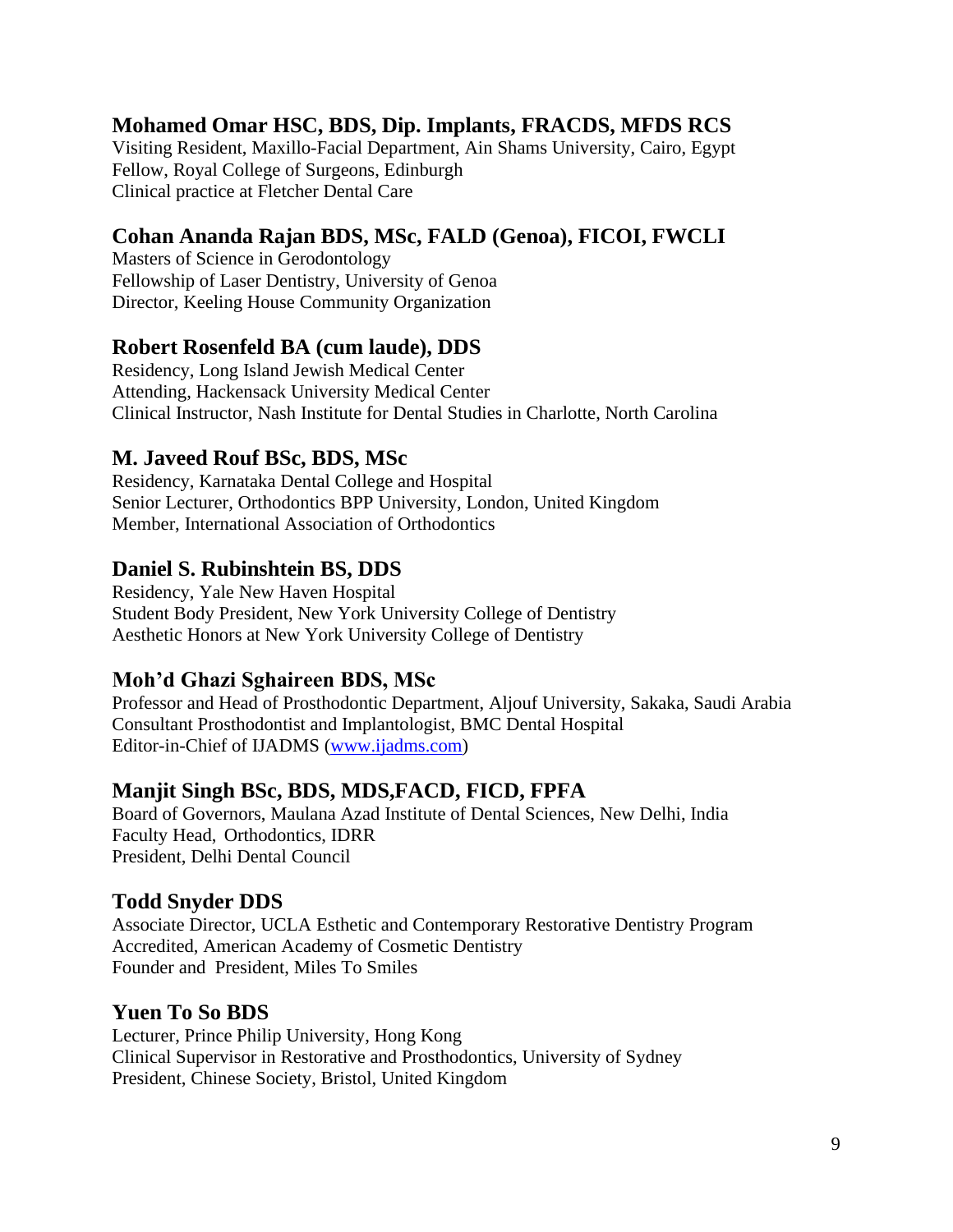#### **Shahul Hameed Thaha BSc, BDS, MDS, FICD**

Chair, PMS College of Dental Science and Research, Trivandrum, Kerala Managing director, Thaha Medical Centre, Abu Dhabi, UAE Dentist of the Year, India, 2012

#### **Roshni Varia BDS**

Member, Indian Dental Association Runner-up, State-wide Table Tennis competition Volunteer, Saims Oral Health Education Program

#### **Juergen Wahlmann DDS, MSc**

Visiting Professor, State University of Seville, Spain President, German Society of Cosmetic Dentistry Chair, American Academy of Cosmetic Dentistry International Membership Committee

#### **Kunal Walia DDS, FICOI, FPFA**

Managing partner, Auburn Dental Clinic Committee Member, Washington State Dental Quality Assurance Commission Designed and supported group website and software for Boeing Corporation

#### **Caithlin Williams DMD, FICD**

Ministry of Health Award, Outstanding Performance in Fixed Prosthodontics Project Coordinator, GRAET SHAPE! Inc. Member, Bethel Baptist Steel Orchestra

#### **Jack Yi Chieh Yang BSc, BDS**

Residency, Nambour Hospital, Sunshine Coast, Australia Research and publication, Serum Antibody Responses to Co-infections Post-graduate training in Prosthodontics, Orthodontics and Implantology

#### **Fadi Yassmin HSc, BDS, MScAE, FRCD**

Key Opinion Leader for Acteon and Phillips Council Member, Australian Health Export Group Secretary, Broadway Heritage Council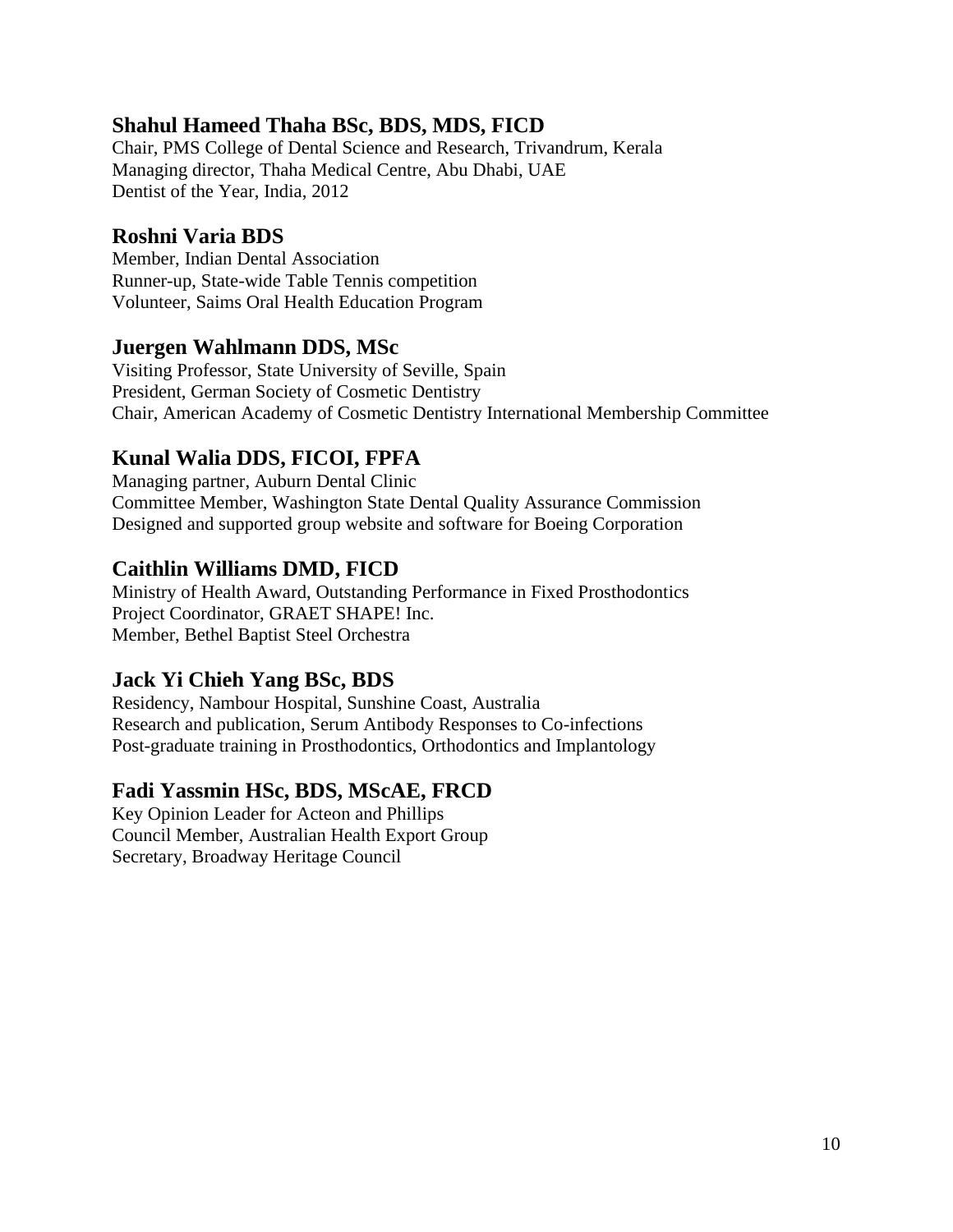## **REGENTS**

### OF THE INTERNATIONAL ACADEMY OF DENTAL FACIAL ESTHETICS

The IADFE requires significant contributions of time and effort from its members to operate. All IADFE disbursements are directed towards annual Meeting expenses at the GNYDM and the Spring Meeting. All the necessary organizational work and office support is provided by volunteer Fellows and their office staffs. The individuals who contribute to the continued operations of the IADFE are designated the Regents. Any Fellow who wishes to assist the IADFE, and become a Regent, is very welcome to do so.





Dr David Hoexter **Dr William** Dr George Freedman





Dr Irwin Smigel **Dr Howard Glazer** 





Dean Edward Lynch Dean Jon Suzuki





Dr Joe Massad Dr Derek Mahony

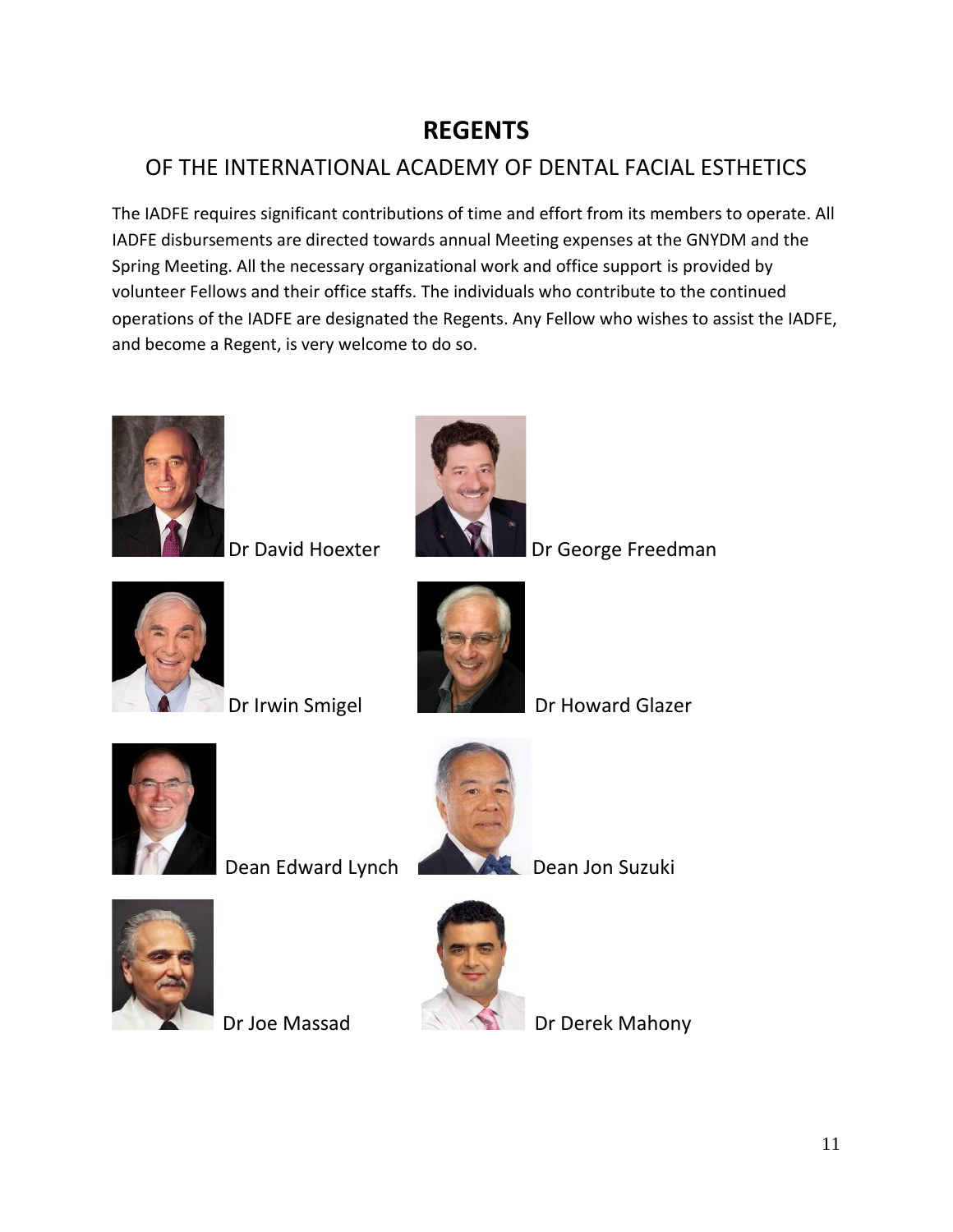

Dr Noriyuki Negoro Dr Ameed Hamid



Dr Elliot Mechanic Dr Dan Ward







Dr Jesus Ochoa Dr Florin Lazarescu





Dr Myles Holt **Dr Gary Glassman** 



Dr Robert Reyto

The regents of the International Academy of Dental Facial Esthetics wish to express their sincere thanks to Judy Freedman, COO of Petsmile Canada, who volunteered her time to design and organize the Fellow Book 2015.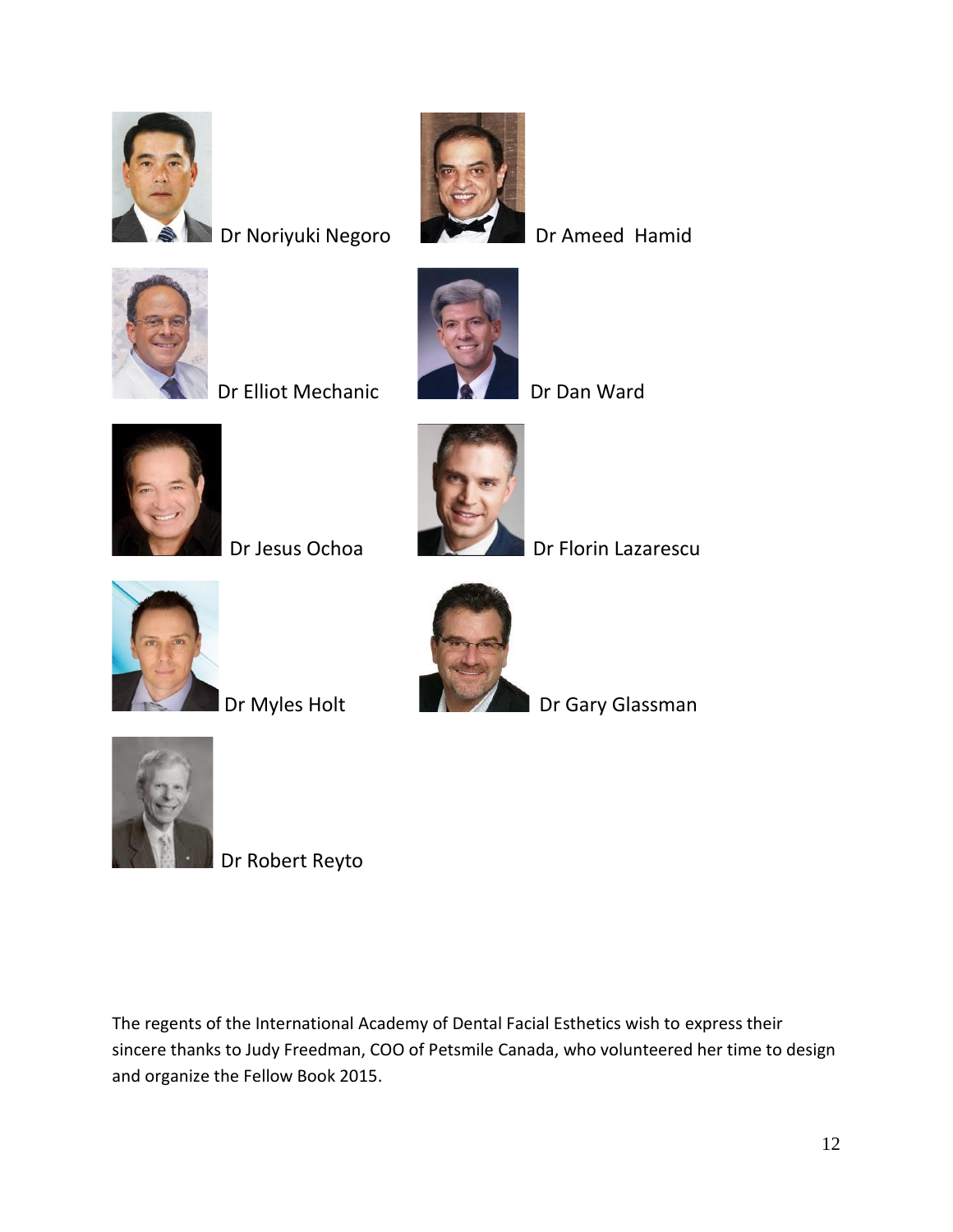## **The International Academy for Dental Facial Esthetics wishes to thank the following sponsors for their support and assistance:**



Effective, Practical, Affordable, World Class Lasers.



**AMD Lasers – 866-999-2635 www.amdlasers.com**



**Shofu Dental Corporation – 800-827-4638 [www.shofu.com](http://www.shofu.com/)**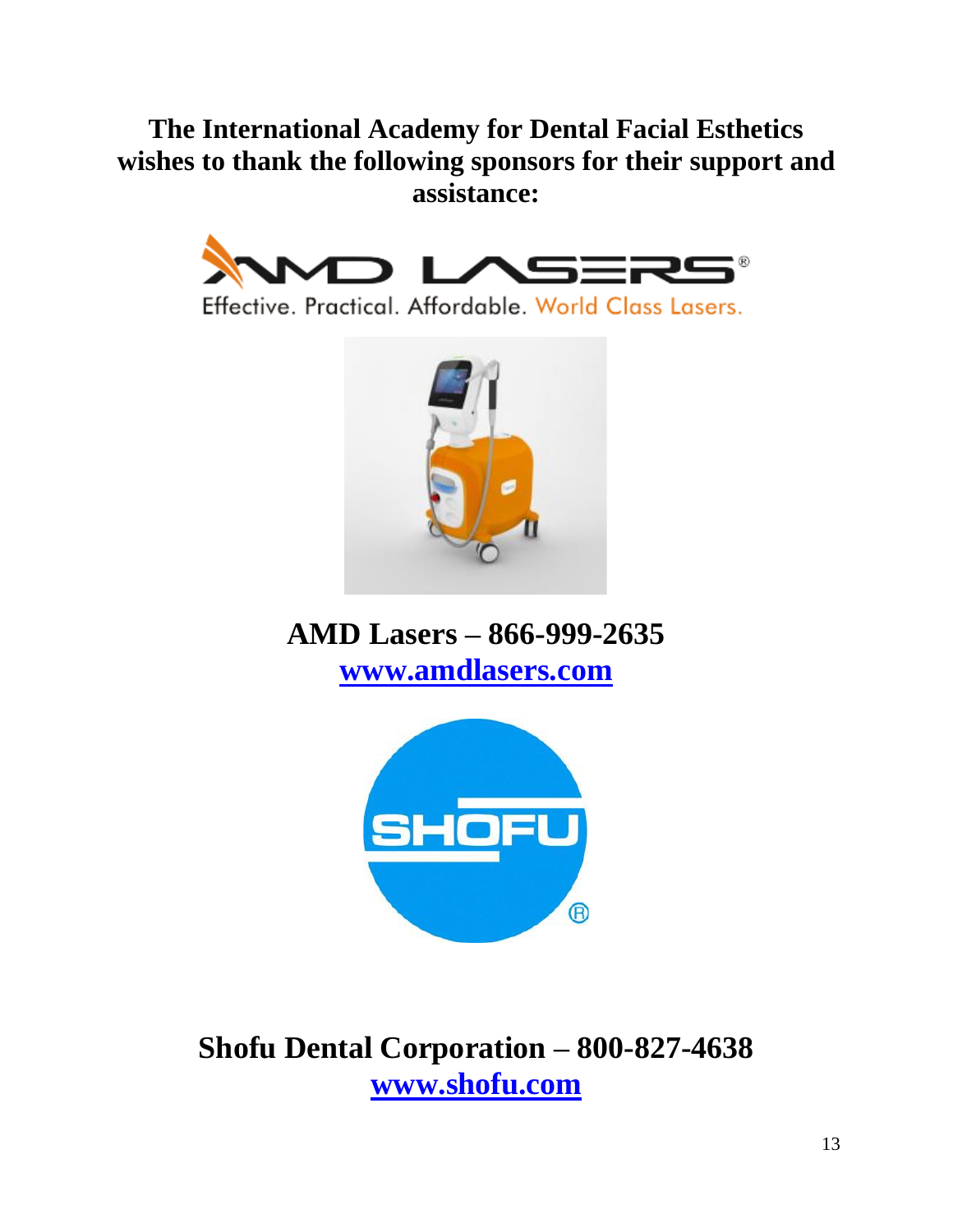

Hailed as the "#1 Whitening System" recommended by cosmetic dentists.

# **Robell Research 800-784-7645 [www.supersmile.com](http://www.supersmile.com/) www.supersmilecanada.ca**



Introducing Petsmile®, the only toothpaste approved by the Veterinary Oral Health Council.

**Petsmile Canada - [www.petsmile.ca](http://www.petsmile.ca/) [www.petsmileusa.com](http://www.petsmileusa.com/)**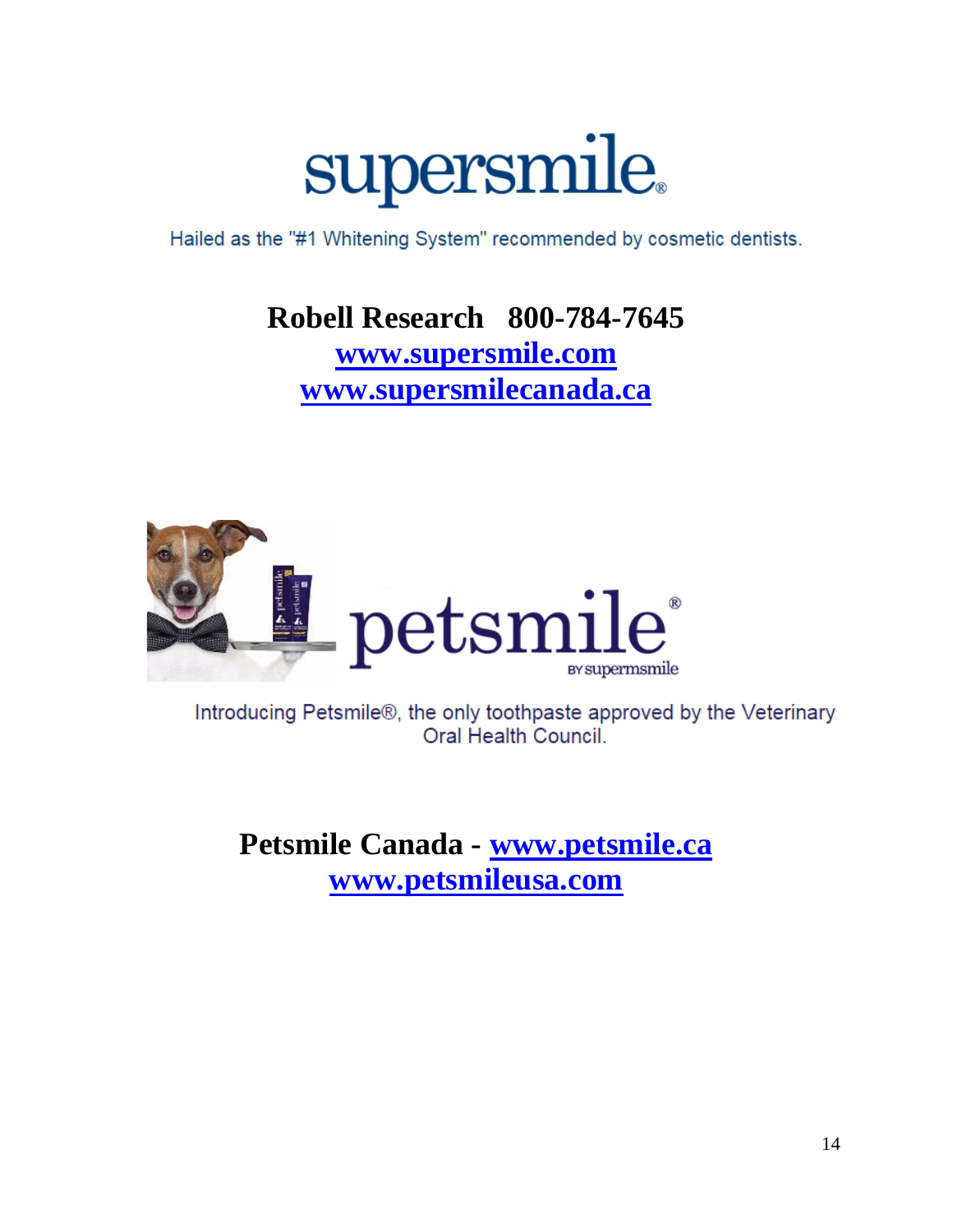

**Dental Savings Club 888-768-1230 [www.dentalsavingsclub.com](http://www.dentalsavingsclub.com/)**



**Septodont 800-872-8305 [www.septodontusa.com](http://www.septodontusa.com/)**



# **DentLight 800-763-6901**

**[www.dentlight.com](http://www.dentlight.com/)**